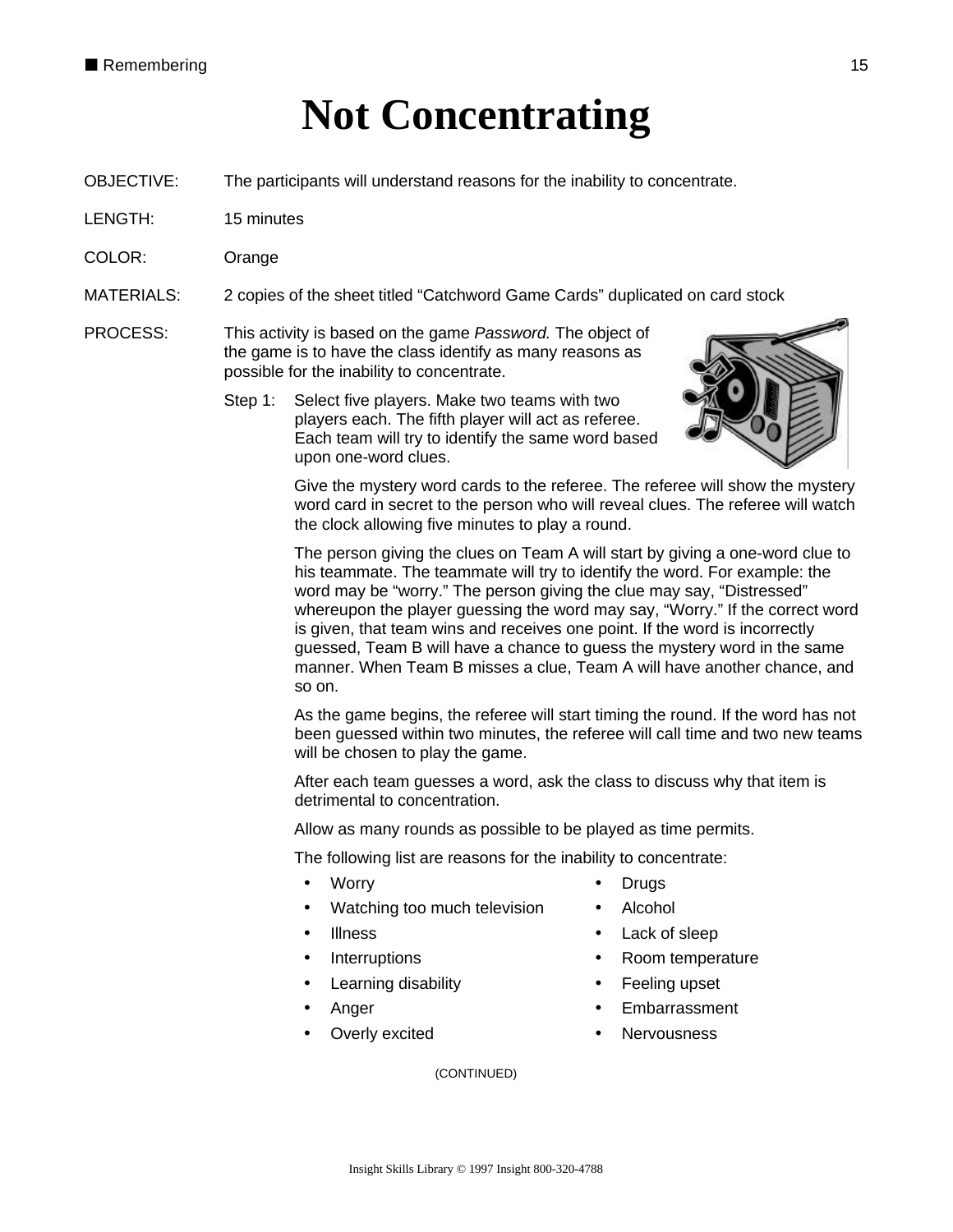## **Not Concentrating**

Step 2: If time runs out and all of the mystery words have not been used, select the team with the highest score to do a lightening round where the remaining mystery words will be guessed one at a time in a 20-second time limit. For example: the person giving the clues will have several word cards and will show the cards one at a time to his/her teammate, who will give an answer as quickly as possible. If the answer is incorrect, the person giving the clues has the option of giving another one-word clue or going on to the next word. Time is of the essence in this portion of the game.

> After each team guesses a word, ask the class to discuss why that reason makes it difficult to concentrate.

Step 3: Ask the participants the following questions:

A. How is concentration a big part of remembering? Answers may include:

- Concentration helps make a deep impression on the mind.
- Concentration allows the mind to filter out external stimuli and focus on what is at hand.
- Concentration makes it possible for thought to be controlled and manipulated.
- B. What one single thing hinders your ability to concentrate? Answers may include: Television, disinterest, etc.
- C. What can you do to eliminate the things that hinder your ability to concentrate?